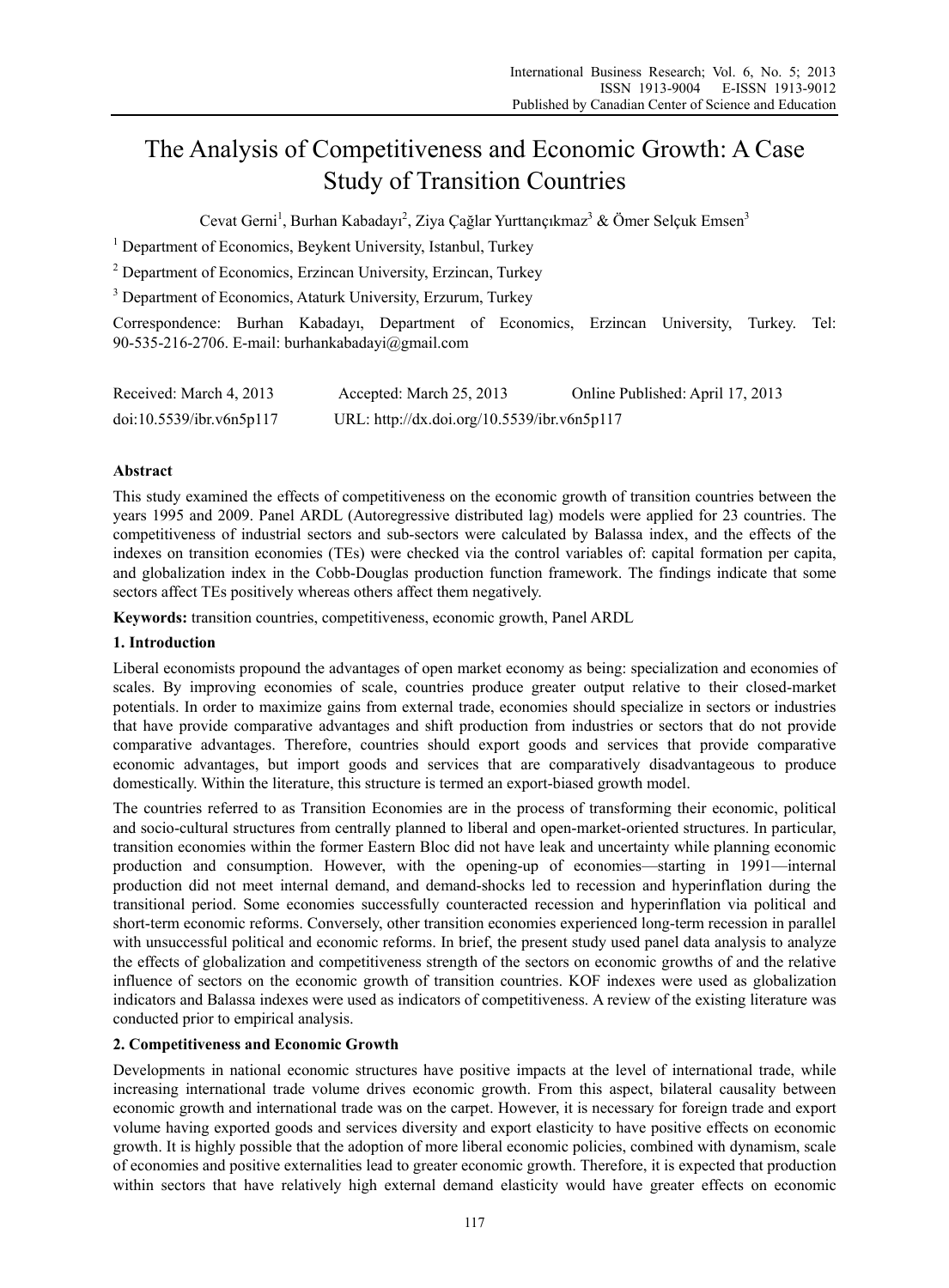growth rates. It can be observed that greater elasticity is associated with—but is insufficient to create—greater economic growth. Competitiveness in the related sectors for higher economic growth rates is an important condition. The international competitiveness of a sector can be defined as its relative capacities to generate employment and income relative to that of competitor countries (Demir, 2001: 46).

Competitiveness can be simply defined as the talent of competing with rivals. Competitiveness is examined from the perspective of microeconomics. In other words, competitiveness is to have comparative advantages and sustainable supplying on the operations within free and open international markets. The structure of the comparative advantages is not only created by national resources but also built up by human recourses. In industrial countries, the extent of comparative advantages can be expressed as institutional quality, human capital and the ability to develop "technical knowledge" (Business Council of Australia, 2008: 7-8). Technical knowledge affects the competitiveness in three ways: changing the structure and rules of competition; outperforming rivals through new production methods; and having the potential to create new goods and services (Porter & Miller, 1985: 2-3). As stated previously, these beneficial effects of competitiveness were defined as a talent. The most important factor of emerging the talents is to integrate competitiveness between the market, operation and culture of firms (Smith, 1995: 42).

Within the literature, the most comprehensive measure of competitiveness is the Institute of Management Development index (IMD). IMD reflects a country's relative competitive strength, and is calculated by taking the average of four factors:

I- *Economic performance*, including domestic economic performance, level of international trade, international investments, employments and price level.

II- *Government efficiency*, comprising public finance, public policy, institutional framework, business legislation and social structure.

III- *Business Efficiency*, reflecting financing, management attitudes and values of the business environment*.*

IV- *Infrastructure*, including physical, technological, scientific, health and educational infrastructure (Salvatore, 2010: 25).

Competitiveness was also defined as producing a good or service at relatively lower cost and higher quality than the rest of the world. From this definition, revealed comparative advantages were calculated for national industries and sub-branches of industries. Liesner (1958) firstly mentioned about this event in his article. The application of the Lierner's theoretical predictions was first analyzed by Balassa (1965). From Balassa to Lafay (1992), the literature was dominated by empirical studies. The index shows which economic sectors a country should specialize in.

### **3. Literature Review**

From the macroeconomic perspective, a lack of competitiveness can be described as a problem of real exchange rates, and competitiveness can be scaled in terms of price and/or cost indexes, termed common currency. Although some studies use exchange rates and economic growth rates as indicators of competitiveness, these kinds of indicators are inadequate. Rather than exchange rates and economic growth, revealed literatures' works are referred to productiveness, talents and innovations by many scholars. National competitiveness can be explained as productivity. This explanation is also used by the World Bank (Farrugia, 2002: 21-22). However, explanation of competitiveness by price and cost is a short-term event. As Thirlwall (1979) explained, if the income elasticity of exports is high relative to import elasticity, the growth rates of the economies are higher. In the long term, competitiveness includes factors beyond short-term prices and costs, such as talents and innovations. Kaldor (1981: 603) expresses the level of technology and efficiency that can be represented by research and development (R&D). Fagerberger (1990 and 1994) used export levels as a dependent variable and technology as explanatory variables, combined with control variables of prices–costs, investments and the scales. Technology was represented in the model by the variables of R&D and trademarks (Soete, 1981) and innovations (Greenhalgh, 1990 and 1994). As a result, it was found that innovations and R&D had strong positive effects on exports.

In the extended Dornbusch-type Ricardian model, relative terms of export power were examined on the basis of labor. In this framework, the explanatory variables of export power are relative term of labor costs, prices, trade costs and real exchange rates. Nowak-Lehmann et al (2008) compared the Chinese and Mexican economies. The findings show that the advantages of real exchange rates positively affect export power, and that relative terms of labor costs and prices affect export power. On the other hand, changes in the competitiveness of industrial sub-sectors are existing according to the time that reported by Anderson et al. (2000). In the Anderson' study, the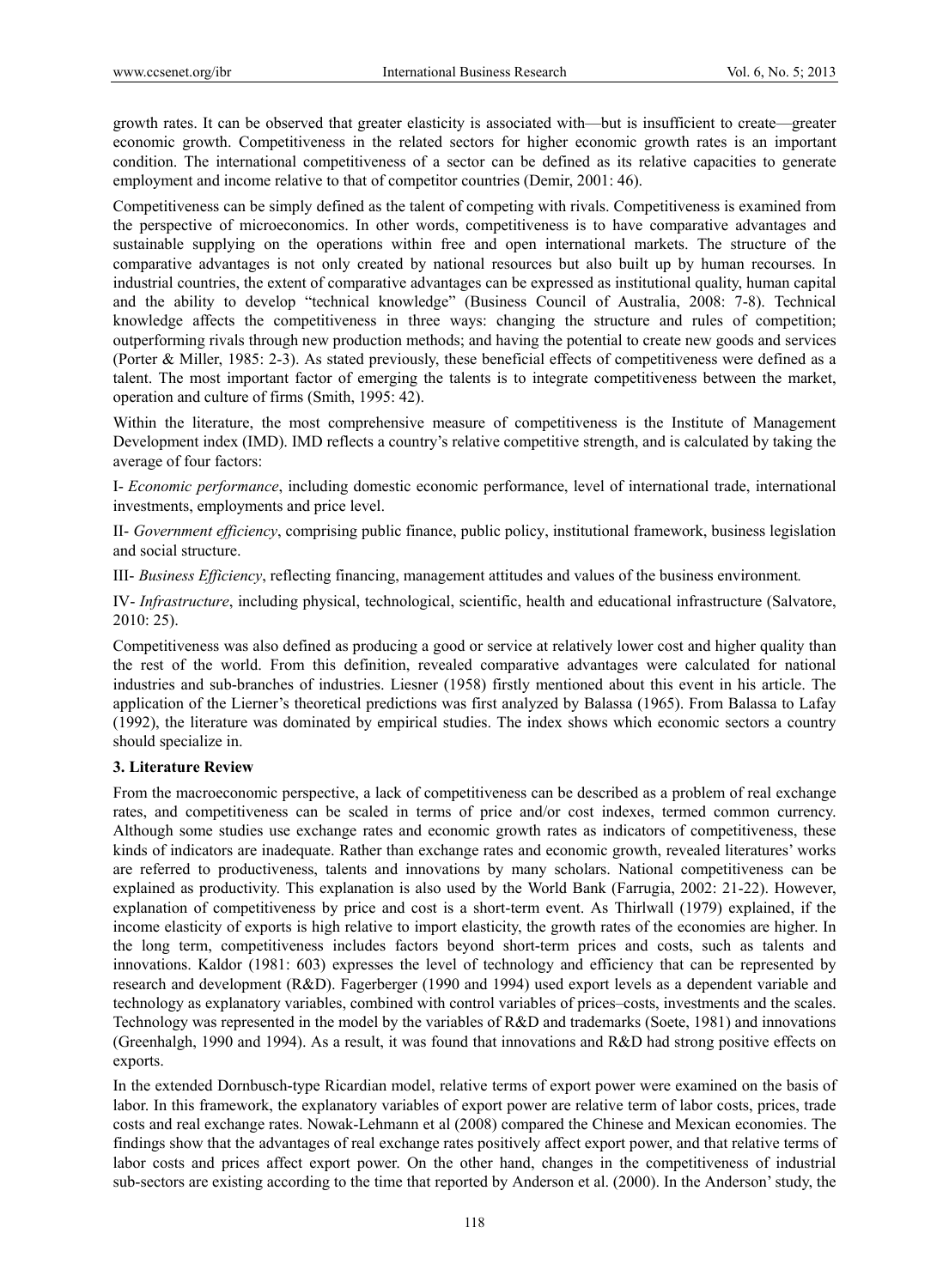relationships between competitiveness and efficiencies were analyzed for Sweden's manufacturing industries between the years 1964 and 1996.

Salvatore (2010: 27-29) stressed the relationships between competitiveness and globalization; Salvatore reported a positive correlation between globalization and competitiveness, and found that competitiveness has a relatively strong positive effect on the economic growth rates of countries that have relatively open economies. Although some studies did not examine the direct effect of competitiveness on economic growth, the indirect effects of competitiveness on growth rates were modeled. For example, Dollar and Kraay (2002: 209-219) examined the effects of monetary and fiscal stability, openness and liberal political indicators on the income levels of selected countries. They found positive effects for the rule of law, financial development and international trade volume on the income level, whereas inflation and the size of the public sector within the market had negative effects on income distribution and economic growth.

Ulengin et al (2011) examined the effects of competitiveness on human development. It was found that the most important consequence of competitiveness is a higher level of human development. Sener and Saridogan (2011) used the Global Competitiveness Index to examine the relationship between "science–technology and innovation oriented competitiveness strategy" and long-run economic growth. It was found that countries with relatively high income level have higher competitiveness ratios.

### **4. Empirical Work**

The model used in the present empirical analysis is shown in Equation (1):

$$
LGDPPC_t = C + \beta_1 * LCAPPC_{it} + \beta_2 * LKOF_{it} + \beta_3 * BALASSA_{it} + u_{it}
$$
 (1)

Where  $i = 1, ..., 23$ ;  $t = 1995, ..., 2009$ .

In Equation 1, GDPPC represents GDP per capita; CAPPC is total capital formation per capita. KOF index of globalization was used as the explanatory variable. KOF measures three dimensions of globalization: economic, social and political (http://globalization.kof.ethz.ch/). The index developed by Balassa (1965) represents the comparative advantage of a country's national economic sectors. The Balassa indexes were calculated as shown in Equation (2):

 $BI<sup>A</sup><sub>J</sub> = (Share of industry j in country A' export) / (share of industry j in reference country export)$  (2)

(Balassa, 1965).

Balassa indexes were calculated for 10 industrial sectors of transitional economies: Food and live animals (FOOD); Beverages and tobacco (BEVE); Crude materials, inedible, except fuels (CRUDE); Mineral fuels, lubricants and related materials (MIN); Animal and vegetable oils, fats and waxes (ANIM); Chemicals and related products, n.e.s. (CHEM); Manufactured goods (MAN); Machinery and transport equipment (MACH); Miscellaneous manufactured articles (MISC); Commodities and transactions, n.e.s (COM).

Data were collected for 23 transition countries for the years 1995 to 2009. The number of cross-sections is 23 and each time series comprises 14 samples for each cross-section. In this analysis, N is greater than T (N>T). Firstly, cross-section dependency was checked was checked via the sum of cross-section dependency tests.

|              | Friedman |         | Frees Test |          |         |         | Pesaran Test |         |
|--------------|----------|---------|------------|----------|---------|---------|--------------|---------|
|              | Stat     | P value | Stat.      | $CV\%10$ | $CV\%5$ | $CV\%1$ | Stat         | P value |
| <b>ANIM</b>  | 28.996   | 0.145   | 3.280      | 0.233    | 0.310   | 0.464   | 6.459        | 0.00    |
| <b>BEVE</b>  | 27.004   | 0.211   | 3.171      | 0.233    | 0.310   | 0.464   | 6.931        | 0.00    |
| <b>CHEM</b>  | 27.802   | 0.182   | 3.411      | 0.233    | 0.310   | 0.464   | 6.185        | 0.00    |
| <b>CRUDE</b> | 25.265   | 0.284   | 2.977      | 0.233    | 0.310   | 0.464   | 6.917        | 0.00    |
| <b>COM</b>   | 29.684   | 0.126   | 3.421      | 0.233    | 0.310   | 0.464   | 6.689        | 0.00    |
| <b>MAN</b>   | 29.431   | 0.133   | 3.350      | 0.233    | 0.310   | 0.464   | 6.719        | 0.00    |
| MACH         | 28.466   | 0.160   | 3.164      | 0.233    | 0.310   | 0.464   | 6.547        | 0.00    |
| MIN          | 26.316   | 0.238   | 3.966      | 0.233    | 0.310   | 0.464   | 6.073        | 0.00    |
| <b>MISC</b>  | 24.150   | 0.339   | 2.903      | 0.233    | 0.310   | 0.464   | 5.586        | 0.00    |
| <b>FOOD</b>  | 28.822   | 0.150   | 3.379      | 0.233    | 0.310   | 0.464   | 6.475        | 0.00    |

Table 1. Cross-section dependency tests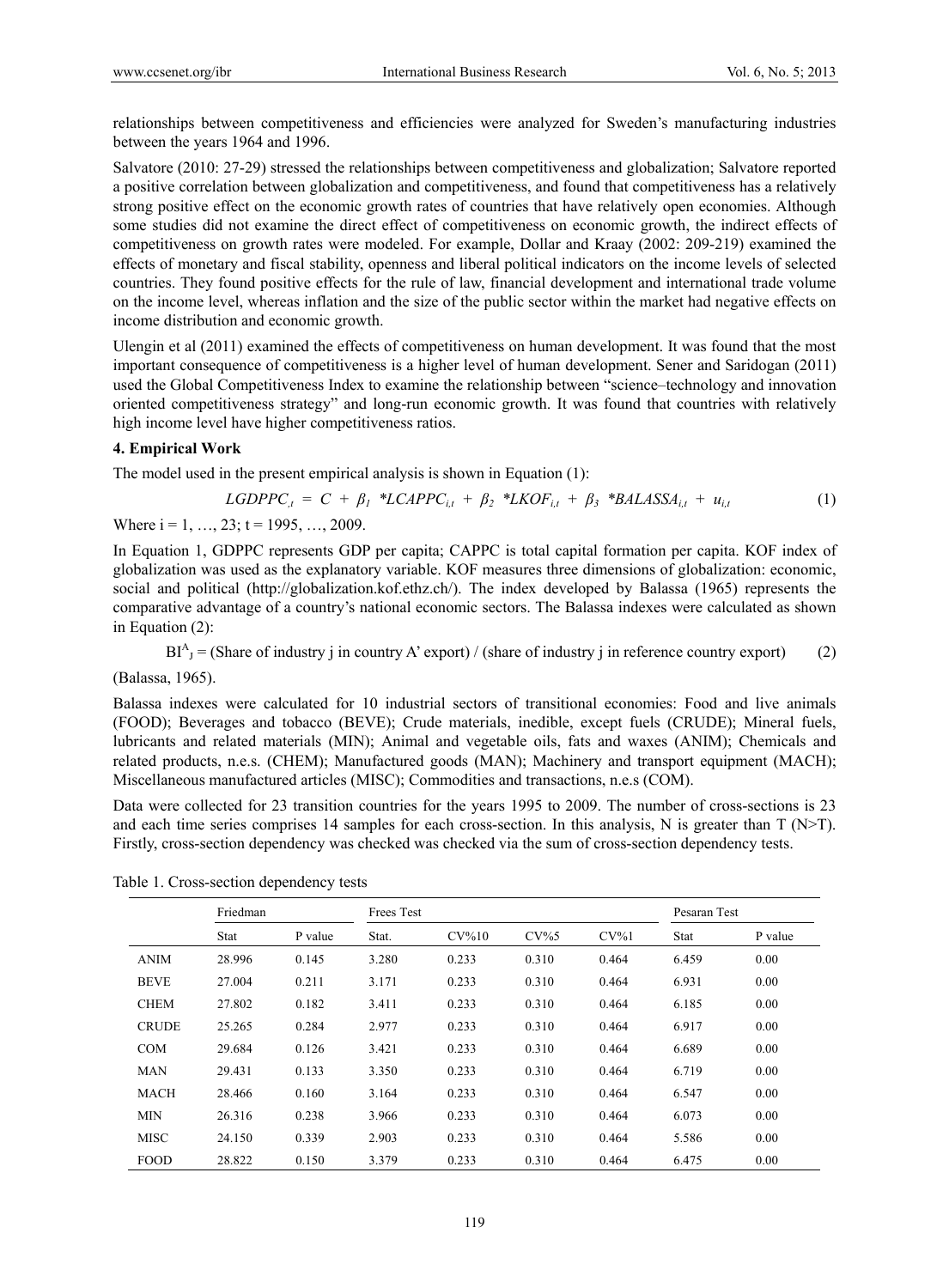Based on the results of Friedman and Pesaran tests, the null hypothesis of cross-sectional independence was strongly rejected at the 1% level of significance for every regression. In the presence of cross-section dependence, second-generation unit root tests were applied. In cases where N was greater than T, the cross-sectionally augmented Dickey–Fuller test (CADF) was applied (Pesaran, 2006). The estimation results are given at Table 2.

|               | Constant            |                       | Constant and Trend |                       |  |
|---------------|---------------------|-----------------------|--------------------|-----------------------|--|
|               | T bar               | Z bar                 | T bar              | Z bar                 |  |
| <b>LGDPPC</b> | $-2.632^{A}$        | $-4.195A$             | $-2.348$           | $-0.276$              |  |
| <b>LCAPPC</b> | $-2.179^{B}$        | $-2.065^{\rm B}$      | $-1.909$           | 1.810                 |  |
| <b>LKOF</b>   | $-2.149^{B}$        | $-1.871^{\rm B}$      | $-2.311$           | $-0.219$              |  |
| <b>ANIM</b>   | $-2.406A$           | $-3.132$              | $-3.138^{A}$       | $-4.027A$             |  |
| <b>BEVE</b>   | $-2.904A$           | $-5.473^{A}$          | $-2.881A$          | $-2.808^{A}$          |  |
| <b>CHEM</b>   | $-2.040^{\circ}$    | $-1.411$ <sup>C</sup> | $-2.952^{A}$       | $-3.143^{A}$          |  |
| <b>CRUDE</b>  | $-2.800^{\rm A}$    | $-4.983A$             | $-3.168A$          | $-4.170A$             |  |
| COM           | $-2.855^{A}$        | $-5.240^{A}$          | $-3.062^A$         | $-3.667^A$            |  |
| <b>MAN</b>    | $-1.981$            | $-1.132$              | $-2.442$           | $-0.720$              |  |
| <b>MACH</b>   | $-2.305^{A}$        | $-2.657^{\rm A}$      | $-3.131^{A}$       | $-3.991$ <sup>A</sup> |  |
| MIN           | $-2.295^{\text{A}}$ | $-2.611^{\rm A}$      | $-2.781A$          | $-2.331A$             |  |
| <b>MISC</b>   | $-2.359^{A}$        | $-2.912^{A}$          | $-3.344^{A}$       | $-5.004^{A}$          |  |
| <b>FOOD</b>   | $-2.141^{\rm B}$    | $-2.294^{\rm B}$      | $-2.773^{\rm B}$   | $-2.294^{\rm B}$      |  |

Table 2. Panel unit root tests in the presence of cross-section dependence (CADF)

Notes: The critical value (CV) at %10 is -2.070; CV5 is -2.150; CV1 is -2.320 with constant. CV10 is -2.580; CV5 is -2.670; CV10 is -2.830 with contend and trend. A B and C indicate level of significance at 1%, 5% and 10%.

The CADF unit root test showed that all variables are stationary in the same level. Panel ARDL models were run for each Balassa index, due to having mixed-structure stationary properties.

The panel ARDL model was used, due to having stationary mixed-order variables, and in order to identify long-run relationships between dependent and independent variables. The following model was used, as parameterized by Pesaran, Shin & Smith (1999).

The ARDL model can be described as:

$$
\Delta LGDPPC_{it} = \alpha_i + \varphi_i LGDPPC_{i,t-1} + \delta_i * LCAPPC_{it} + \theta_i * LKOF_{it} + \lambda_i * BALASSA_{it} \sum_{j=1}^{p_i-l} \beta_{ij} * * ALGDPPC_{i,t-j} + \sum_{j=0}^{q_i} \delta_{ij} * * ALCAPPC_{i,t-j} + \sum_{j=0}^{k_i} \theta_{ij} * * ALKOF_{i,t-j} + \sum_{j=0}^{k_i} \lambda_{ij} * * ABALASSA_{i,t-j} + \varepsilon_{it}
$$
\n(3)

where

 $\varphi_i = (1 - \Sigma_{j=1}^{p_i} \beta_{ij}), \delta_i^* = \Sigma_{j=0}^{q_i} \delta_{ij}, \theta_i^* = \Sigma_{j=0}^{k_i} \theta_{ij}, \lambda_i^* = \Sigma_{j=0}^{k_i} \lambda_{ij}; n = 1, 2, ..., 23; t = 1995, 1996, ..., 2009.$ 

Panel ARDL results were calculated by Stata 10 and the results are shown in Table 3.

The findings of the study show that capital formation per capita and index of globalization have positive effect on transition countries.

Animal and vegetable oils, fats and waxes; commodities and transactions, n.e.s; mineral fuels, lubricants and related materials; food and live animals were found to have positive effects on economic growth. Only the coefficient sign of the animal and vegetable oils, fats and waxes were statistically significant. Beverages and tobacco; chemicals and related products, n.e.s.; crude materials, inedible, except fuels; manufactured goods; machinery and transport equipment; miscellaneous manufactured articles had negative effects on the economic growth of transition countries. The coefficients of beverages and tobacco; chemicals and related products, n.e.s.; crude materials, inedible, except fuels; manufactured goods were statistically significant.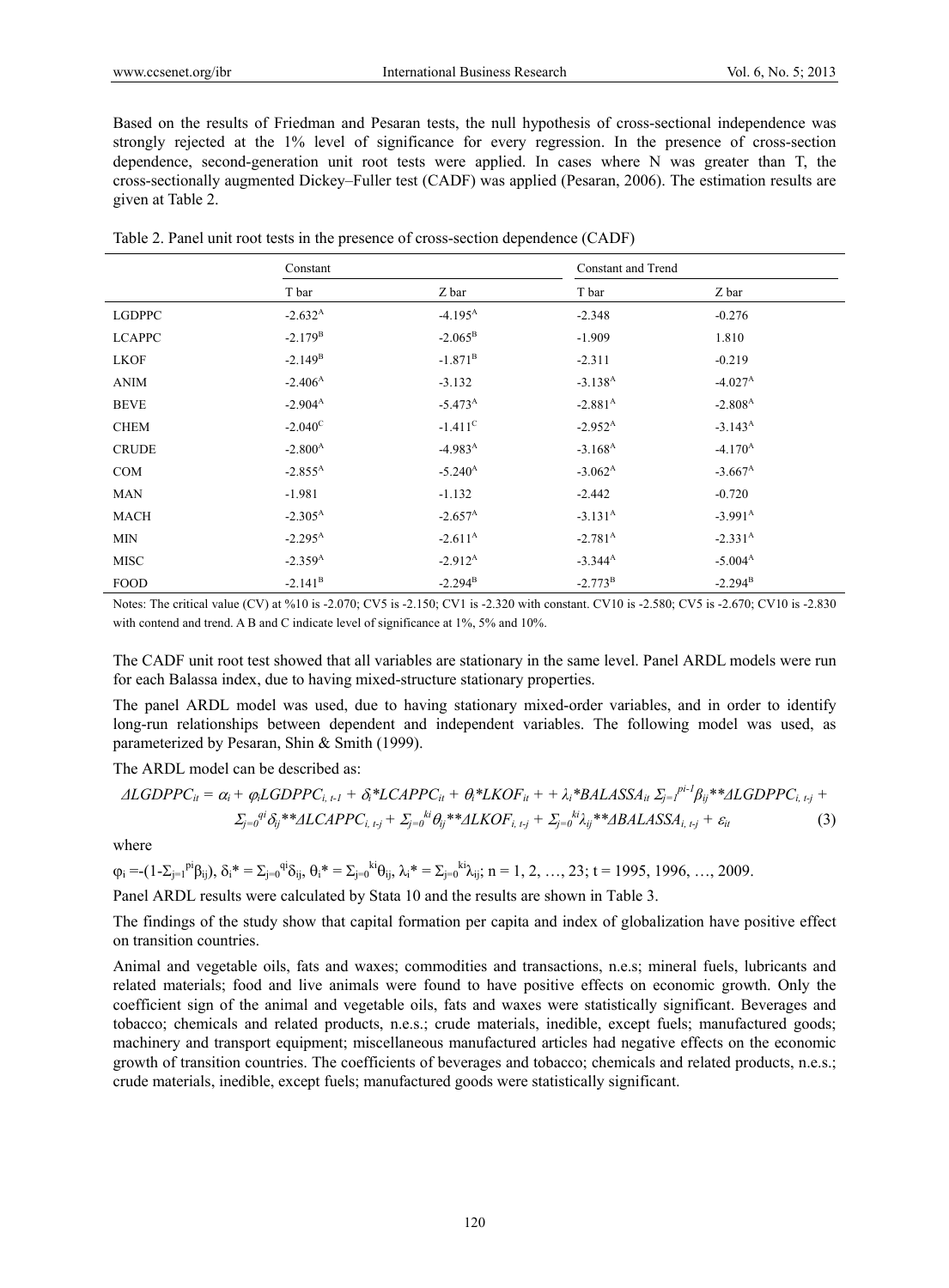| Dependant Variable: LGDPPC |                    |                    |                 |                  |                    |                    |                 |                 |                     |                  |
|----------------------------|--------------------|--------------------|-----------------|------------------|--------------------|--------------------|-----------------|-----------------|---------------------|------------------|
| Coefficients and p values  |                    |                    |                 |                  |                    |                    |                 |                 |                     |                  |
|                            | <b>ANIM</b>        | <b>BEVE</b>        | <b>CHEM</b>     | <b>CRUDE</b>     | <b>COM</b>         | <b>MAN</b>         | <b>MACH</b>     | <b>MIN</b>      | <b>MISC</b>         | <b>FOOD</b>      |
| <b>BALASSA</b>             | $0.039^{A}$        | $-0.069A$          | $-0.335^{A}$    | $-0.017^{\rm A}$ | 0.0006             | $-0.359A$          | $-0.023$        | 0.075           | $-0.160$            | 0.230            |
|                            | (3.06)             | $(-2.84)$          | $(-5.23)$       | $(-8.38)$        | (0.47)             | $(-5.57)$          | $(-0.34)$       | (0.72)          | $(-0.43)$           | (0.97)           |
| <b>LCAPPC</b>              | 0.436 <sup>A</sup> | $0.504^{A}$        | $0.227^{\rm A}$ | $0.446^{A}$      | 0.381 <sup>A</sup> | $0.450^{A}$        | $0.462^{\rm A}$ | $0.660^{\rm B}$ | $0.398^{\rm B}$     | $0.392^{\rm B}$  |
|                            | (47.69)            | (10.93)            | (15.66)         | (35.97)          | (13.43)            | (16.23)            | (11.22)         | (2.04)          | (2.04)              | (2.12)           |
| <b>LKOF</b>                | $0.857^{A}$        | $1.404^{A}$        | $0.982^{A}$     | $0.548^{A}$      | $2.538^{A}$        | 1.153 <sup>A</sup> | $1.598^{A}$     | $-0.220$        | 0.473               | 0.637            |
|                            | (16.54)            | (9.73)             | (13.76)         | (6.39)           | (15.87)            | (6.56)             | (8.14)          | $(-0.23)$       | (0.79)              | (0.80)           |
| EC                         | $-0.150^{A}$       | $-0.111^{A}$       | $-0.161A$       | $-0.203A$        | $-0.026$           | $-0.120A$          | $-0.126A$       | $-0.382A$       | $-0.402A$           | $-0.382A$        |
|                            | $(-3.81)$          | $(-3.79)$          | (3.20)          | $(-4.50)$        | $(-0.60)$          | $(-4.43)$          | $(-4.27)$       | $(-6.26)$       | $(-5.47)$           | $(-8.75)$        |
| <b>DBALASSA</b>            | $-0.529$           | $-0.084$           | 0.036           | $-0.064$         | 0.007              | $-0.0161$          | 0.014           | $-0.0504$       | 0.025               | $-0.002$         |
|                            | $(-0.85)$          | $(-0.8)$           | (0.63)          | $(-0.96)$        | (0.66)             | $(-0.98)$          | (0.40)          | $(-1.63)$       | (0.45)              | $(-0.05)$        |
| <b>DLCAPPC</b>             | $0.134^{A}$        | 0.161 <sup>A</sup> | $0.147^{A}$     | $0.128^{A}$      | $0.200^{A}$        | $0.147^{A}$        | $0.138^{A}$     | $0.048^{A}$     | 0.0871 <sup>A</sup> | $0.068^{A}$      |
|                            | (5.08)             | (6.12)             | (6.11)          | (4.60)           | (6.73)             | (5.85)             | (5.16)          | (2.40)          | (3.38)              | (3.33)           |
| <b>DLKOF</b>               | $0.134^{A}$        | 0.021              | $-0.194A$       | $-0.117$         | 0.089              | 0.006              | $-0.040$        | $-0.032$        | $-0.075$            | $-0.125^{\rm B}$ |
|                            | $(-0.97)$          | (0.25)             | (3.65)          | $(-1.34)$        | (0.94)             | (0.08)             | $(-0.52)$       | $(-0.36)$       | $(-0.67)$           | $(-2.01)$        |
| <b>CONS</b>                | $0.181^{A}$        | $-0.141A$          | $-0.194A$       | $0.492^{\rm A}$  | $-0.114$           | $0.0583^{A}$       | $-0.227A$       | $0.625^{\rm B}$ | 0.880 <sup>C</sup>  | $0.767^{\rm B}$  |
|                            | (4.43)             | $(-3.08)$          | (3.83)          | (4.64)           | $(-0.49)$          | (4.98)             | $(-3.76)$       | (2.01)          | (1.67)              | (2.21)           |
| Hausman Stat.              | 1.66               | 0.79               | 1.69            | 0.83             | 1.71               | 3.73               | 2.08            | 39.62           | NA                  | 10.16            |
|                            | (0.644)            | (0.850)            | (0.639)         | (0.842)          | (0.634)            | (0.292)            | (0.556)         | (0.00)          |                     | (0.017)          |
|                            | <b>PMG</b>         | <b>PMG</b>         | <b>PMG</b>      | <b>PMG</b>       | <b>PMG</b>         | <b>PMG</b>         | <b>PMG</b>      | MG              | MG                  | MG               |

Table 3. Panel ARDL model estimation results (pooled mean group or mean group)

Notes: D is first difference operator. C, B and A are level of significance at 10, 5 and 1 percent levels of significance, respectively. t values are given in the parenthesis. Prop. values are given in parenthesis for Hausman statistics. PMG means pooled mean group, MG means mean group and EC means error correction coefficient.

#### **5. Conclusion**

Following the collapse of the Soviet Union, transition countries have introduced market-oriented economies. Following the structural changes from socialist and closed-market systems to open markets, transition economies are showing rapid growth that averages five percent of GDP per capita since 1996. The findings of the study show that globalization has a positive effect on transition countries. It was almost found statistically significant coefficients for the KOF indexes for every selected industry and sub-branch of industries. In addition, some industrial sectors and sub-sectors are positively associated with the economic growth of transition countries while some of them are negatively associated.

#### **References**

- Anderson, L., Ola, G., & Lars, L. (2000). Structural Change, Competition and Job Turnover in Swedish Manufacturing Industry 1964-96. *Review of International Economics*, *8*, 566-582. http://dx.doi.org/10.1111/1467-9396.00242
- Balassa, B. (1965). Trade Liberalization and Revealed Comparative Advantage. *Manchester School of Economic and Social Studies, 33*, 99-123. http://dx.doi.org/10.1111/j.1467-9957.1965.tb00050.x
- Business Council of Australia. (2008). Improving International Competitiveness in Australian Business, Melbourne.
- Demir, İ. (2001). The Competitiveness and Future of the Durable Goods in Turkey. *The State Planning Organization, expertise dissertation,* No. 2571, Ankara.
- Dollar, D., & Kraay, A. (2002). Growth is good for the poor. *Journal of economic growth*, *7*, 195-225. http://dx.doi.org/10.1023/A:1020139631000
- Fagerberger, J. (1996). Technology and Competitiveness. *Oxford Review of Economic Policy*, *12*(3), 39-51. http://dx.doi.org/10.1093/oxrep/12.3.39
- Farrugia, N. (2002). Index of International Competitiveness for Malta. *FarrBugainak of Valletta Review*, *26*, 20-37.
- Fischer, S., & Ranta, S. (2004). *Transition Economies: The Role of Institutions and Initial Conditions*. IMF